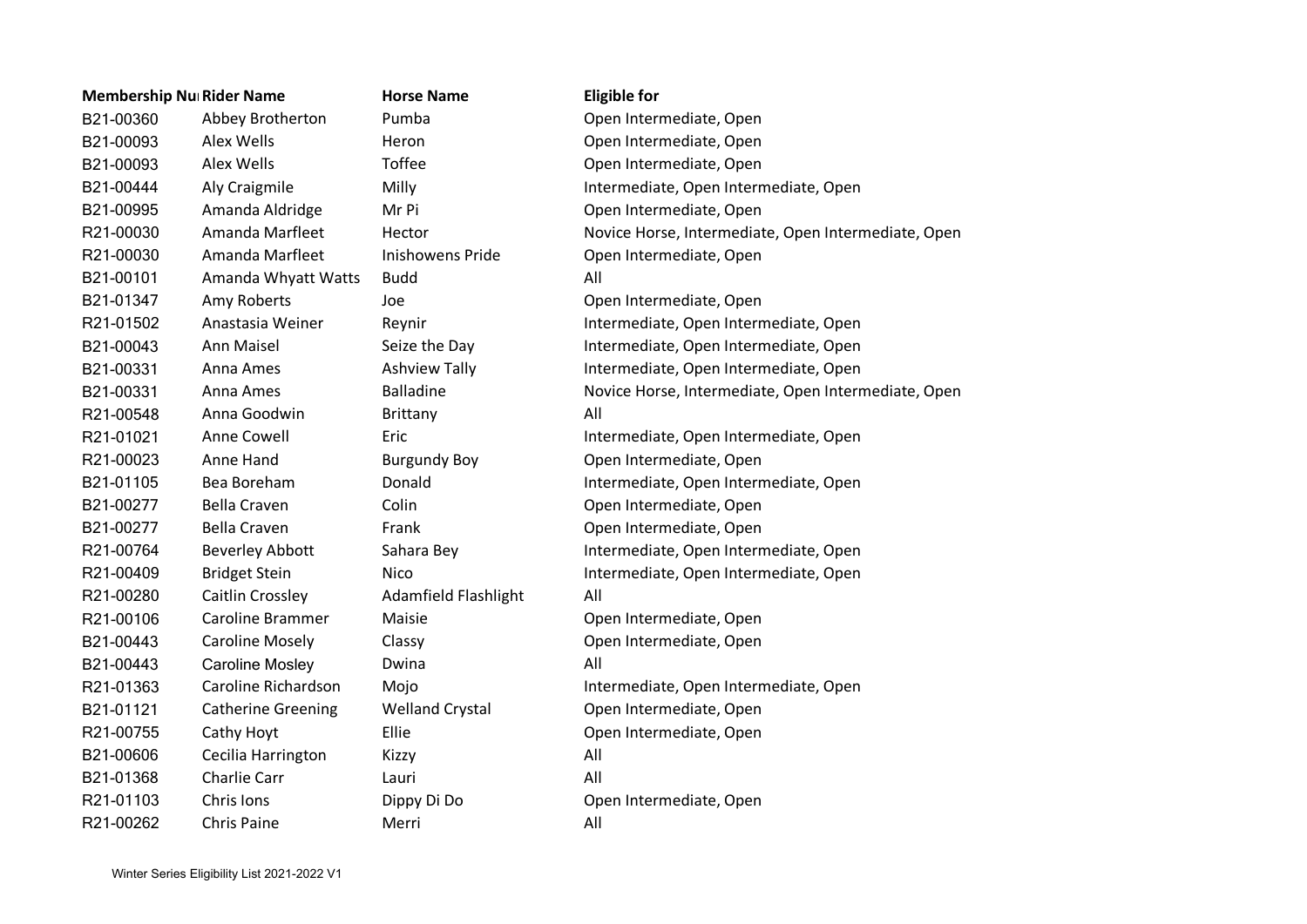| B21-00678 | Chrissie Upchurch          | <b>Dennis the Menace</b>     | Open Intermediate, Open                             |
|-----------|----------------------------|------------------------------|-----------------------------------------------------|
| B21-00860 | <b>Christine Harling</b>   | Chamfron Tizona              | Novice Horse, Intermediate, Open Intermediate, Open |
| B21-00860 | <b>Christine Harling</b>   | Kismet                       | Intermediate, Open Intermediate, Open               |
| R21-01155 | Cilla Claxton              | <b>Bajhita</b>               | All                                                 |
| R21-00286 | Clare Marsden              | Apache Sunrise               | Open Intermediate, Open                             |
| R21-00286 | Clare Marsden              | <b>Heltondale Darkie III</b> | Open Intermediate, Open                             |
| B21-00180 | Dani glaister              | <b>Blackie</b>               | Novice Horse, Intermediate, Open Intermediate, Open |
| B21-00180 | Dani Glaister              | <b>Acorn Reigning King</b>   | Novice Horse, Intermediate, Open Intermediate, Open |
| B21-00180 | Dani Glaister              | Freddie                      | Novice Horse, Intermediate, Open Intermediate, Open |
| R21-00333 | Deb Sands                  | Chester                      | Intermediate, Open Intermediate, Open               |
| R21-00590 | Diana Stewart              | Winter                       | Intermediate, Open Intermediate, Open               |
| B21-00445 | Dorothy Ralli              | Tia                          | Open Intermediate, Open                             |
| R21-00289 | Dot Still                  | Wahiki                       | Open Intermediate, Open                             |
| B21-00094 | Elaine Dawson              | Stanley                      | Intermediate, Open Intermediate, Open               |
| B21-01358 | <b>Eleanor Prescott</b>    | Raiden                       | All                                                 |
| B21-01148 | Emma Saunder               | Catalina                     | Intermediate, Open Intermediate, Open               |
| B21-01093 | Emma Wood                  | Daisy                        | Intermediate, Open Intermediate, Open               |
| R21-00617 | <b>Faith Anderson</b>      | <b>Brimble</b>               | Novice Horse, Intermediate, Open Intermediate, Open |
| R21-00617 | <b>Faith Anderson</b>      | Frejya                       | Intermediate, Open Intermediate, Open               |
| B21-00795 | Fiona Kukiewicz            | Wooki                        | All                                                 |
| B21-00803 | Gillian Ransome            | Dempsey                      | All                                                 |
| B21-01252 | <b>Gizzy Miller</b>        | Mr Priggle                   | Intermediate, Open Intermediate, Open               |
| B21-00278 | <b>Graham Clack</b>        | Finnegan                     | Intermediate, Open Intermediate, Open               |
| B21-01664 | Hattie Abretti             | Pentrefelin Sangwinetti      | All                                                 |
| R21-00547 | <b>Heather McLeod</b>      | Claypark Mr Podd             | Intermediate, Open Intermediate, Open               |
| B21-00539 | <b>Heather Scholefield</b> | Johnys Diamond               | All                                                 |
| B21-00071 | <b>Helen Campbell</b>      | Dustin                       | All                                                 |
| R21-00854 | <b>Helen Curley</b>        | Pilgrim                      | All                                                 |
| R21-00818 | Helen Denny                | Spot                         | All                                                 |
| R21-00992 | Helen Halpin               | Mocha                        | Intermediate, Open Intermediate, Open               |
| R21-00992 | Helen Halpin               | Shambo Hazelnut              | Open Intermediate, Open                             |
| B21-00187 | Helen Wain                 | Apache Sunrise               | Novice Horse, Intermediate, Open Intermediate, Open |
| B21-00187 | Helen Wain                 | Izzy                         | Intermediate, Open Intermediate, Open               |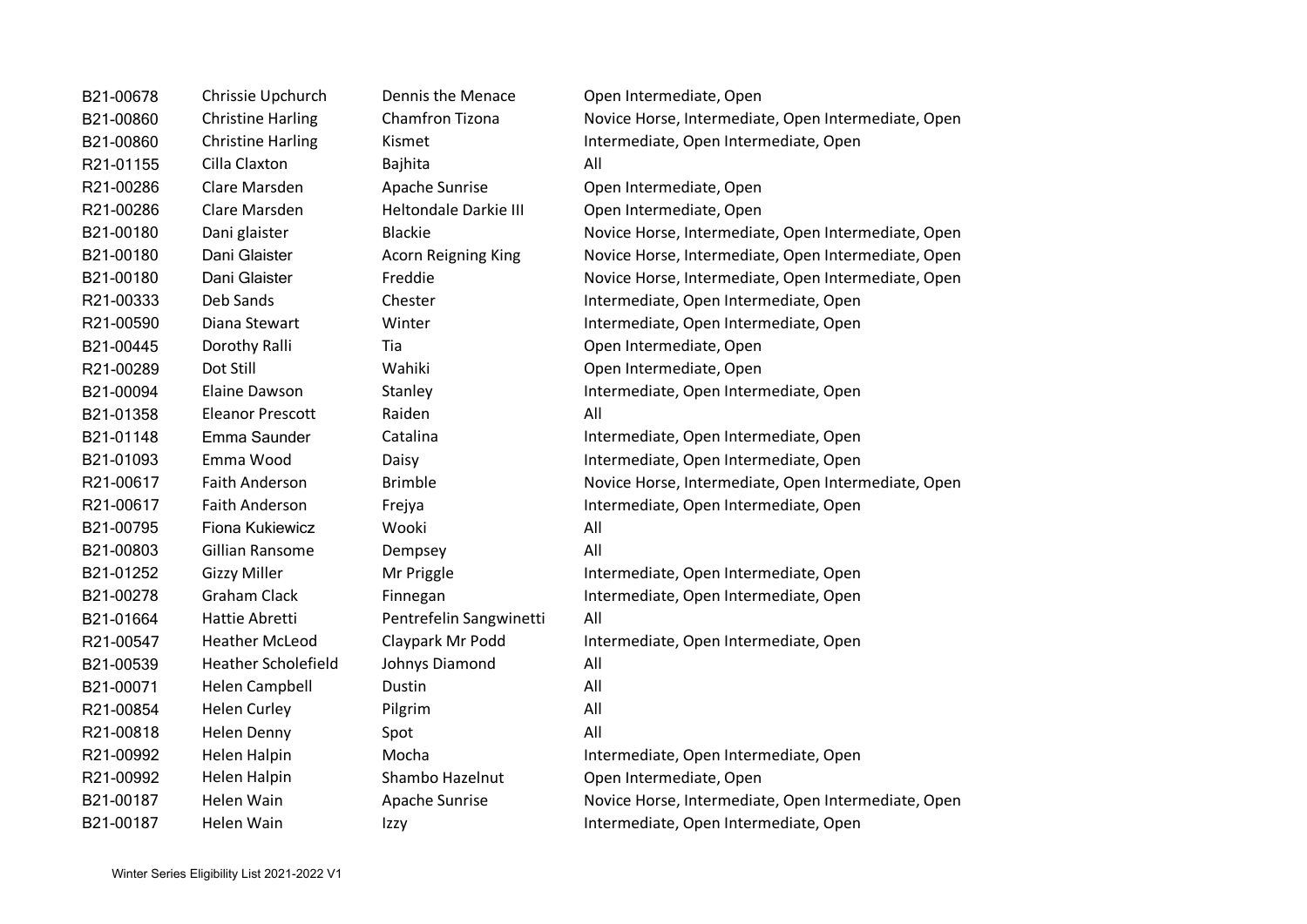| B21-01320 | <b>Holly Seiver</b> | Sir Jake MacKenzie       | Intermediate, Open Intermediate, Open               |
|-----------|---------------------|--------------------------|-----------------------------------------------------|
| R21-01673 | Isla Murdoch        | <b>Bertie</b>            | All                                                 |
| R21-00301 | Jacqui Pyle         | <b>Binx</b>              | Open Intermediate, Open                             |
| R21-00293 | Jane Anscombe       | <b>Bertie</b>            | All                                                 |
| R21-00073 | Jane Chivers        | Alice                    | All                                                 |
| R21-00757 | Jane Mcgregor       | Molly                    | Intermediate, Open Intermediate, Open               |
| R21-00050 | Jane O'Shea         | Ruby                     | All                                                 |
| B21-00200 | Jayne Prestwich     | Alfa-Sentori             | Open Intermediate, Open                             |
| R21-00431 | Jeanie Hicks        | Damselfly                | Intermediate, Open Intermediate, Open               |
| B21-01161 | Jeni Gilbert        | Ballydoolagh Alfie       | All                                                 |
| B21-00177 | Jennifer Plastow    | Trinny                   | Open Intermediate, Open                             |
| B21-00177 | Jenny Plastow       | <b>Neston Grace</b>      | All                                                 |
| B21-00357 | Jill Crawford       | Elsie                    | Intermediate, Open Intermediate, Open               |
| B21-00010 | Jo Boraston         | <b>August Storm</b>      | All                                                 |
| R21-01139 | Jo Gardiner         | Bentley                  | Intermediate, Open Intermediate, Open               |
| R21-01333 | Jo Huckle           | Milo                     | All                                                 |
| R21-00827 | Jo Murrell          | Monmore Girl             | Intermediate, Open Intermediate, Open               |
| R21-00237 | Jo Ralston          | Crabbiesden Keltic Magic | Intermediate, Open Intermediate, Open               |
| R21-01290 | Jo Vincent          | Mr Wonkus                | Open Intermediate, Open                             |
| B21-00210 | Joanna Messenger    | Stella                   | All                                                 |
| B21-00941 | Judith Fisher       | Little Miss Satisfaction | Open Intermediate, Open                             |
| R21-00088 | Julie Allsop        | Thomas                   | Open Intermediate, Open                             |
| B21-00266 | Karen Barker        | Cleo                     | Intermediate, Open Intermediate, Open               |
| B21-00266 | Karen Barker        | Rosie                    | Open Intermediate, Open                             |
| R21-00635 | <b>Karen Butt</b>   | Elle                     | Open Intermediate, Open                             |
| R21-00150 | Kate Gillam         | Lily                     | Open Intermediate, Open                             |
| R21-00610 | Kate Harrison       | Jarlhetta                | Intermediate, Open Intermediate, Open               |
| B21-01530 | Kathleen Botting    | Green Earth (Archie)     | Open Intermediate, Open                             |
| B21-01530 | Kathleen Botting    | <b>Bristol Blue</b>      | Novice Horse, Intermediate, Open Intermediate, Open |
| B21-00815 | Kathy Lynn          | Mr Dick                  | Open Intermediate, Open                             |
| B21-00334 | Kathy Whitehead     | Misti                    | Intermediate, Open Intermediate, Open               |
| R21-00079 | Kathy Wilding       | Roana                    | All                                                 |
| R21-00953 | Kay Ford            | Ben                      | Novice Horse, Intermediate, Open Intermediate, Open |
|           |                     |                          |                                                     |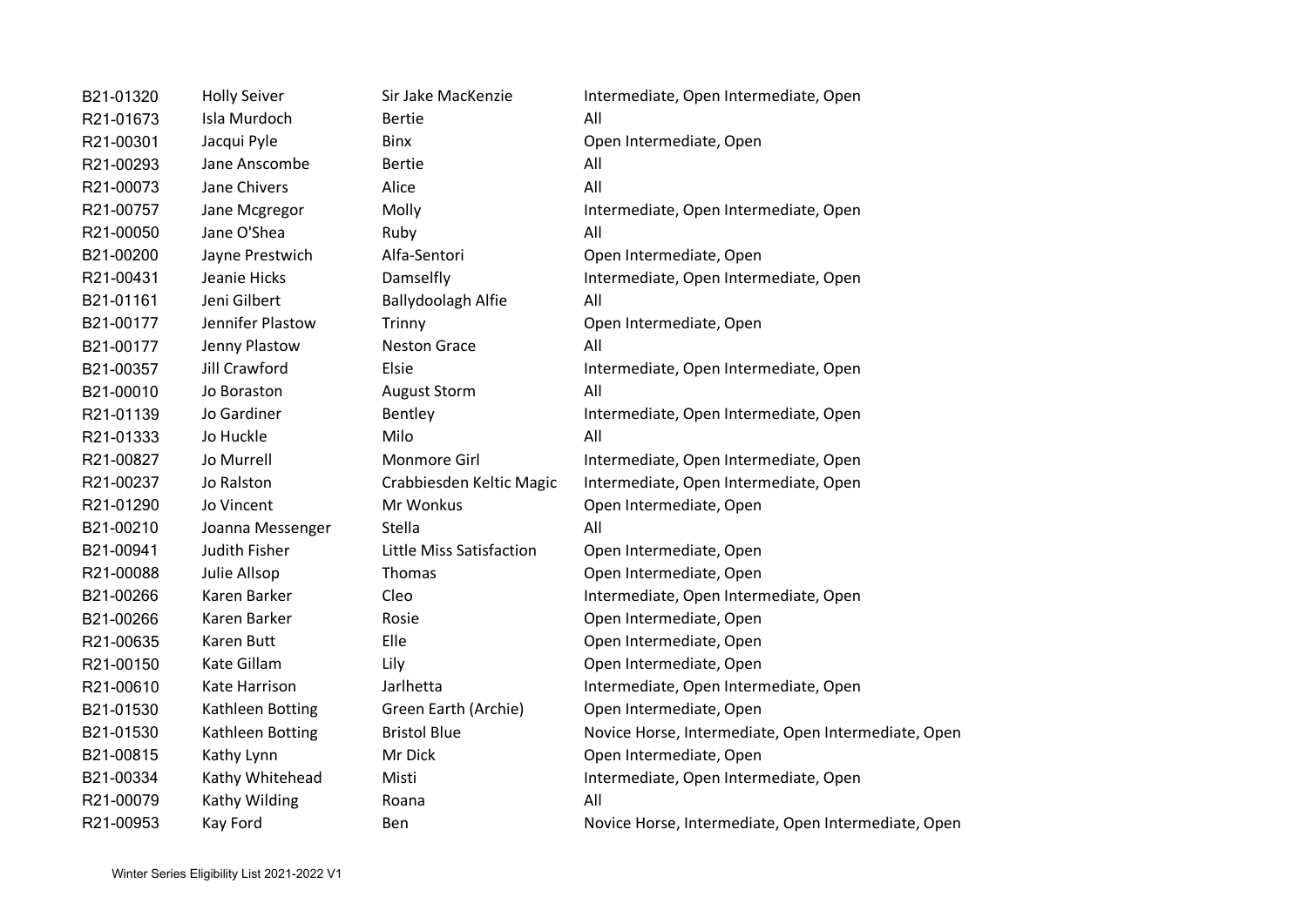B21-01010 Lizzie Murdoch Cherry Pips All R21-01666 Lynne Buchholz Summer Solstice All R21-00130 Natalie Hodgkiss Angwyn Shaitani All R21-00480 Nicola Howell Molly Molly All

R21-00953 Kay Ford Dylan Device Horse, Intermediate, Open Intermediate, Open B21-01472 Kim Lenny Harry Harry Intermediate, Open Intermediate, Open B<sub>21</sub>-01095 Laura Barnes Pandora Pandora Intermediate, Open Intermediate, Open R21-00137 Lesley Benyon Fadagosa Open Intermediate, Open B21-00883 Linda Woolley Siani Siani Novice Horse, Intermediate, Open Intermediate, Open B21-00883 Linda Woolley Sianna Sianna Novice Horse, Intermediate, Open Intermediate, Open R21-00007 Lisa Geer Rosie Rosie Intermediate, Open Intermediate, Open Intermediate, Open B21-00068 Liz Beddows Polly Polly Polly Rovice Horse, Intermediate, Open Intermediate, Open B21-00068 Liz Beddows Rosie Rosie Rosie Intermediate, Open Intermediate, Open R21-01402 Louisa Brammer Jingo Intermediate, Open Intermediate, Open B21-01469 Lynette Marsh Susie Susie Open Intermediate, Open B21-01469 Lynette Marsh Edenwoods Gypsy Novice Horse, Intermediate, Open Intermediate, Open B21-00632 Lynsey Ellis Scumpy Scumpy Intermediate, Open Intermediate, Open R21-00152 Marie Spillane Prince of Love Open Intermediate, Open R21-00152 Marie Spillane Westend Stevie Open Intermediate, Open B21-01177 Marnie Bassi Winnie Open Intermediate, Open B21-00518 Mary Bray Cutter Cutter Intermediate, Open Intermediate, Open B21-00181 Mary Weston Cape Clear Casey Intermediate, Open Intermediate, Open R21-00342 Melanie Bowers Blinker Busings Blinker Intermediate, Open Intermediate, Open B21-01130 Michelle Bowe Fruitful Cruise Intermediate, Open Intermediate, Open B21-01130 Michelle Bowe Flora Flora Intermediate, Open Intermediate, Open B21-00763 Michelle Norris Cracker Cracker Open Intermediate, Open B21-00744 Monica Russell Elle Belle Elle Intermediate, Open Intermediate, Open R21-00017 Natalie Douglas Katy Katy Novice Horse, Intermediate, Open Intermediate, Open R21-00017 Natalie Douglas Linzgarth Lady Teagan Novice Horse, Intermediate, Open Intermediate, Open R21-00543 Nichola Peace Ausdan Sularis Open Intermediate, Open R21-00543 Nichola Peace Inca Inca Open Intermediate, Open R21-00102 Niki King Tortuga Intermediate, Open Intermediate, Open Intermediate, Open B21-00397 Nino Binns Wootonheath Little John Intermediate, Open Intermediate, Open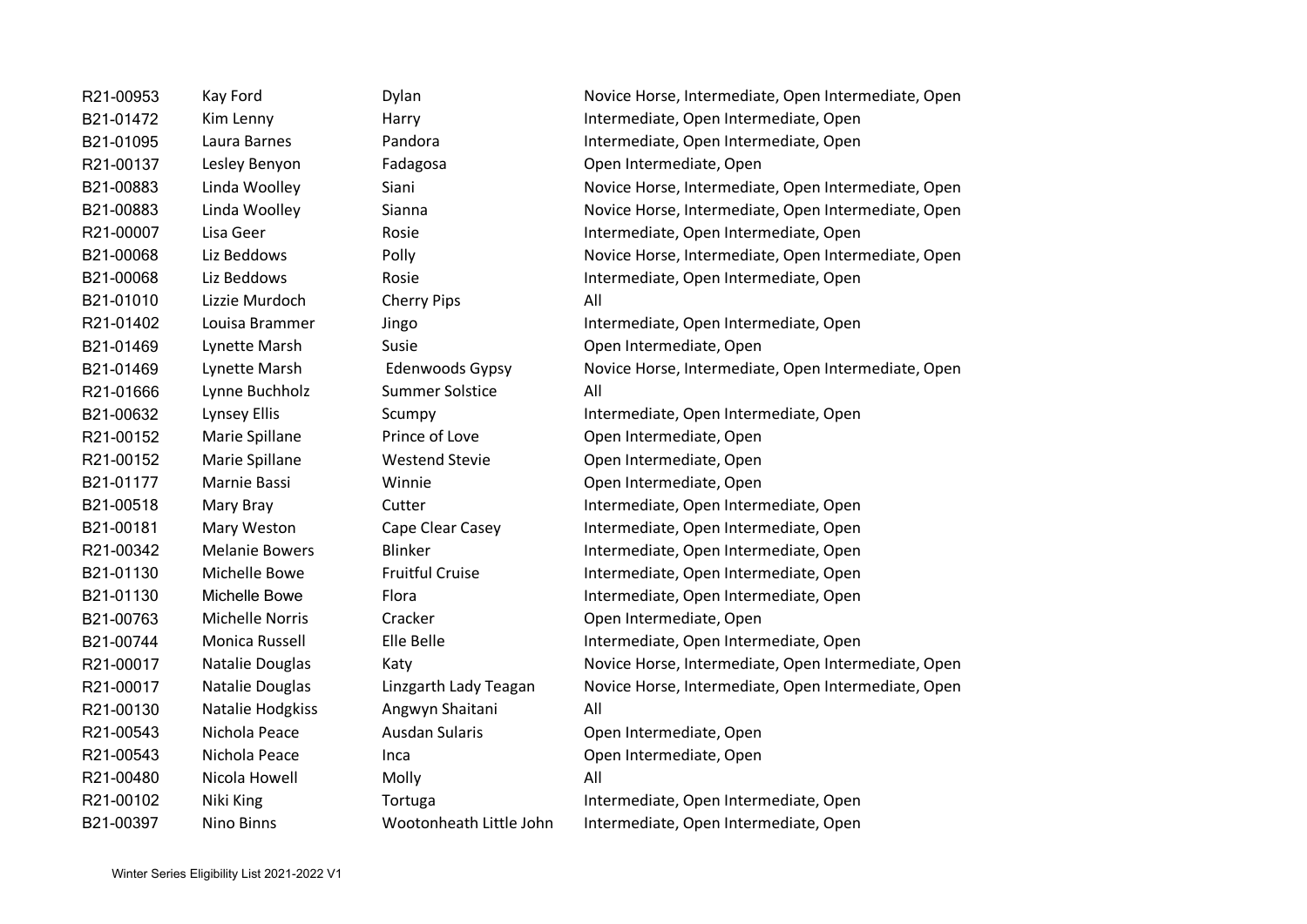| R21-00676 | Paula Dowson            | Khali                         | All                                                 |
|-----------|-------------------------|-------------------------------|-----------------------------------------------------|
| R21-00449 | Pauline French          | Stan                          | Open Intermediate, Open                             |
| R21-00299 | Polly Lloyd Owen        | Jake                          | All                                                 |
| B21-00347 | <b>Robert Thomson</b>   | <b>Beckhouse Black Bailey</b> | Open Intermediate, Open                             |
| B21-00347 | Robert Thomson          | April                         | Open Intermediate, Open                             |
| B21-00356 | <b>Robin Tillett</b>    | <b>Derry Prince</b>           | Intermediate, Open Intermediate, Open               |
| B21-01669 | Sally Elliott           | <b>Waltzing Matilda</b>       | Open Intermediate, Open                             |
| B21-01309 | Sam Prior               | Daisy                         | Open Intermediate, Open                             |
| R21-00209 | Sandra Keen             | Bill                          | Intermediate, Open Intermediate, Open               |
| B21-00120 | Sarah Leggat            | Barney                        | Intermediate, Open Intermediate, Open               |
| B21-00120 | Sarah Leggat            | PG                            | Novice Horse, Intermediate, Open Intermediate, Open |
| B21-00120 | Sarah Leggat            | Sooty                         | Novice Horse, Intermediate, Open Intermediate, Open |
| B21-00685 | Sarah Thomson           | Larry                         | All                                                 |
| R21-00078 | Sarah Wynn              | Mars                          | Novice Horse, Intermediate, Open Intermediate, Open |
| R21-00078 | Sarah Wynn              | Storm Child                   | Open Intermediate, Open                             |
| R21-00167 | Sasha Warrener          | Sinbad                        | Open Intermediate, Open                             |
| R21-00022 | Sheila Watson           | Cricket                       | Intermediate, Open Intermediate, Open               |
| B21-00401 | Sian Griffiths          | Barbara                       | Open Intermediate, Open                             |
| R21-00711 | Stella Bellam           | Rambler                       | All                                                 |
| R21-00163 | Steph Cherrington       | Honey                         | All                                                 |
| R21-00605 | Sue Perks               | Margo                         | All                                                 |
| R21-00465 | Sue Squirrell           | Pelydryn                      | Open Intermediate, Open                             |
| B21-00312 | Susan Bostock           | Mia Rose                      | Open Intermediate, Open                             |
| R21-00294 | Susie Ford              | Jack                          | Novice Horse, Intermediate, Open Intermediate, Open |
| R21-00294 | Susie Ford              | Prince                        | Novice Horse, Intermediate, Open Intermediate, Open |
| R21-00175 | <b>Suzanne Davis</b>    | Marazarli                     | Open Intermediate, Open                             |
| B21-00143 | <b>Suzanne Harrison</b> | Snoopy                        | Intermediate, Open Intermediate, Open               |
| B21-01143 | Tina Cobourn            | Ruby                          | Open Intermediate, Open                             |
| R21-00155 | <b>Tina Negri</b>       | Cinders                       | Open Intermediate, Open                             |
| B21-00199 | Val Worthington         | Puzzle                        | All                                                 |
| B21-00037 | Vanessa Warren          | <b>Flash Shadow</b>           | Open Intermediate, Open                             |
| B21-00580 | Veronica Crouch         | Depp                          | Open Intermediate, Open                             |
| B21-00821 | Vicky Rothwell          | Rupert                        | All                                                 |
|           |                         |                               |                                                     |